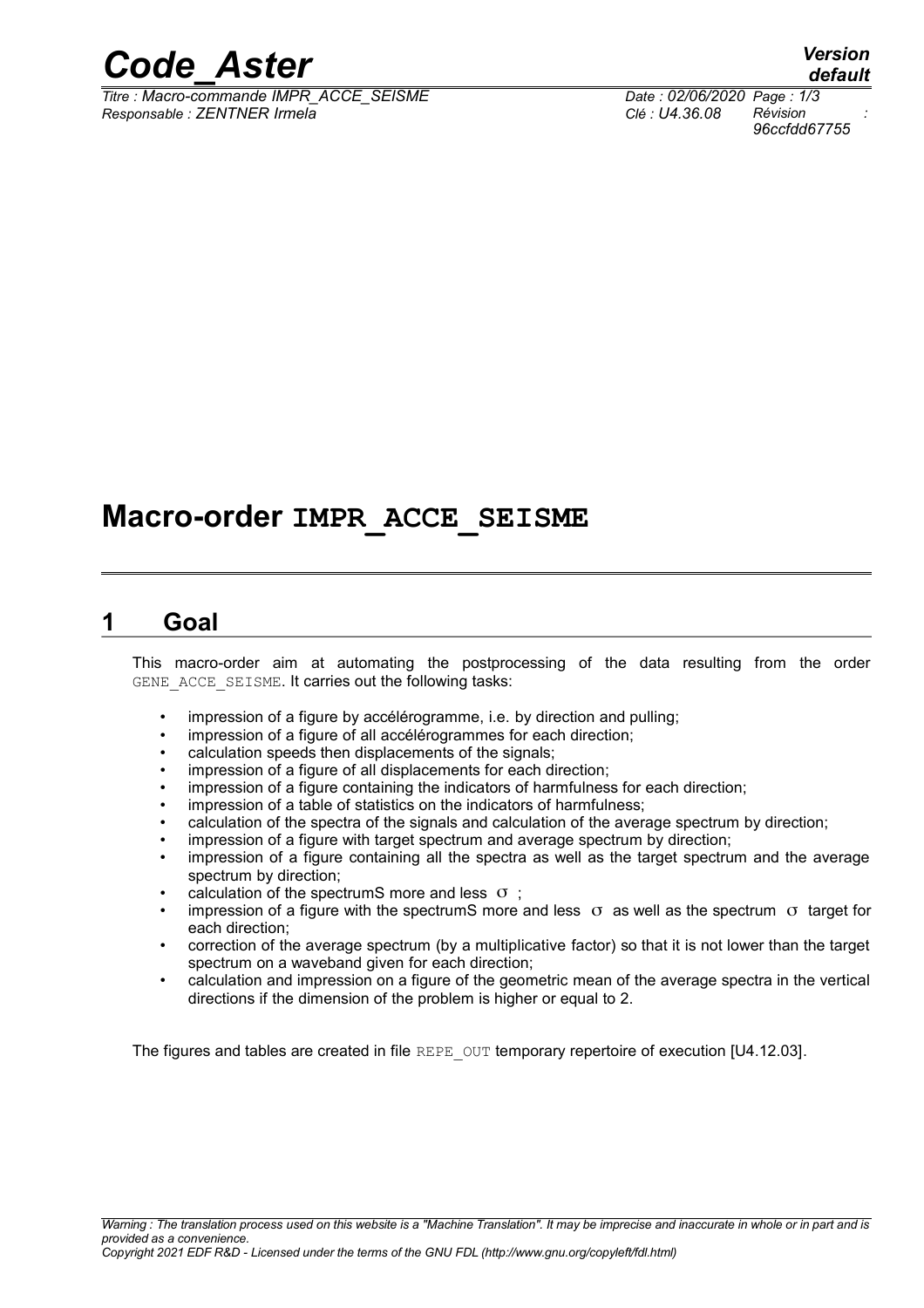# *Code\_Aster Version*

*Titre : Macro-commande IMPR\_ACCE\_SEISME Date : 02/06/2020 Page : 2/3 Responsable : ZENTNER Irmela Clé : U4.36.08 Révision :*

## **2 Syntax**

| IMPR ACCE SEISME |                                          |                                                                                                                     |  |  |                                                                                                                                                 |                                                |
|------------------|------------------------------------------|---------------------------------------------------------------------------------------------------------------------|--|--|-------------------------------------------------------------------------------------------------------------------------------------------------|------------------------------------------------|
|                  | TABLE                                    | $=$ table                                                                                                           |  |  |                                                                                                                                                 | [table]                                        |
|                  | TITLE                                    | $=$ title                                                                                                           |  |  |                                                                                                                                                 | K24                                            |
| ♦                | NOCI REFE = $F($<br>AMAX<br>VMAX<br>DMAX | INTE ARIAS<br>DUREE PHASE FORTE<br>VITE ABSO CUMU = $moy$ , icinf, icsup [1 R]<br>ACCE SUR VITE = moy, icinf, icsup |  |  | $=$ moy, icinf, icsup [1 R]<br>$=$ moy, icinf, icsup [1 R]<br>$=$ moy, icinf, icsup [1 R]<br>= moy, icinf, icsup<br>$=$ moy, icinf, icsup [1 R] | [1 R]<br>$\begin{bmatrix} 1 & R \end{bmatrix}$ |
|                  |                                          |                                                                                                                     |  |  |                                                                                                                                                 |                                                |
| ♦                | DURATION                                 | $= R$                                                                                                               |  |  |                                                                                                                                                 | [R]                                            |
|                  |                                          | SPEC OSCI<br>= spec cible                                                                                           |  |  |                                                                                                                                                 |                                                |
| ♦                | SPEC 1 SIGMA<br>$=$ spec $sig$           |                                                                                                                     |  |  |                                                                                                                                                 | [function]                                     |
| ♦                | $LIST FREQ = list freq$                  |                                                                                                                     |  |  |                                                                                                                                                 | $\begin{bmatrix} 1 & R \end{bmatrix}$          |
| ♦                | FREQ MIN                                 | $=$ freq min                                                                                                        |  |  |                                                                                                                                                 | $\lceil R \rceil$                              |
| ♦                | FREQ MAX                                 | $=$ freq max                                                                                                        |  |  |                                                                                                                                                 | [R]                                            |
| ♦                | RATIO HV                                 | = ration                                                                                                            |  |  |                                                                                                                                                 | [R]                                            |
|                  |                                          |                                                                                                                     |  |  |                                                                                                                                                 |                                                |

*96ccfdd67755*

*default*